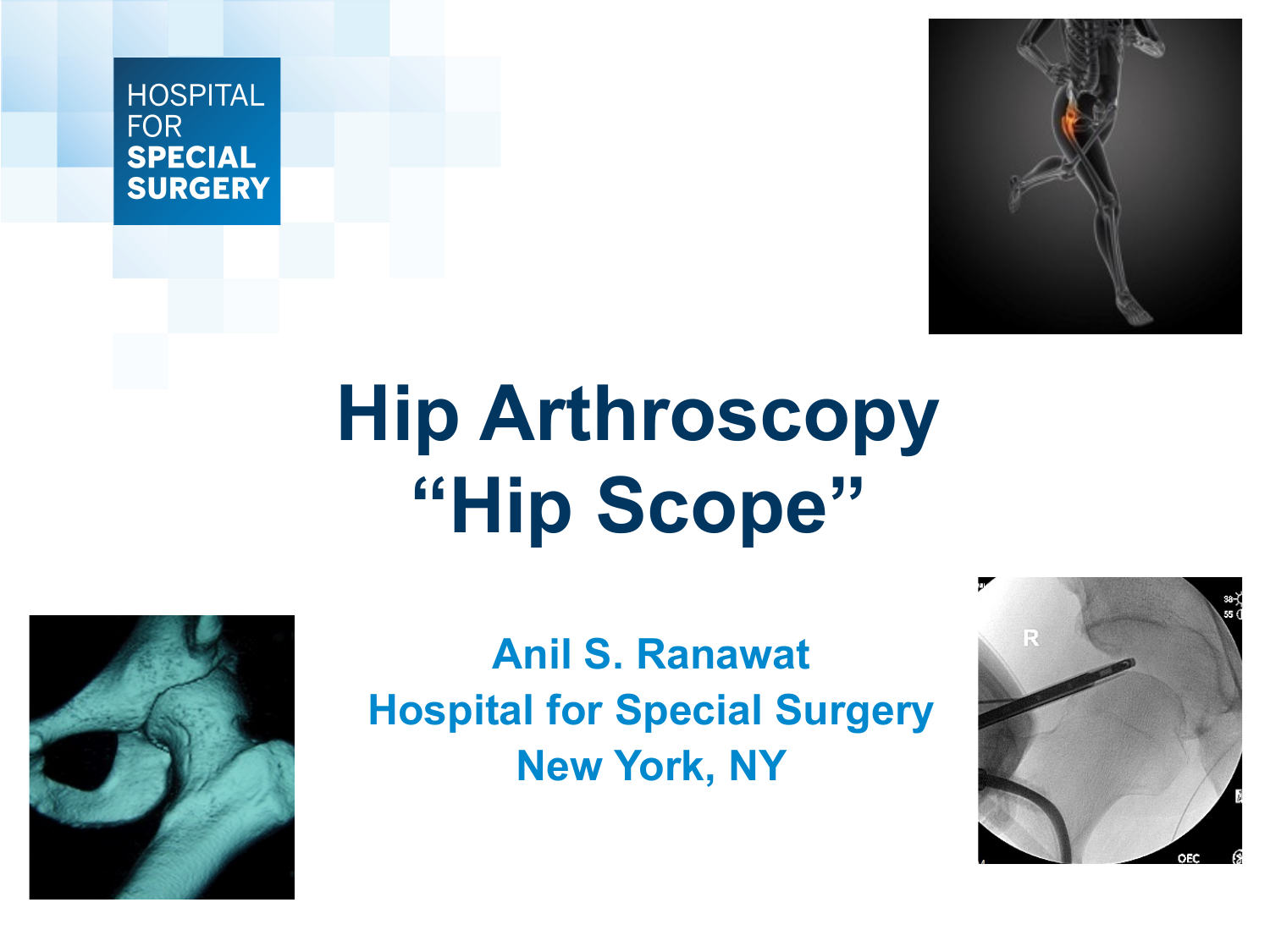### **Outline**

- **I. What is hip arthroscopy?**
- **II. What are the advantages of hip arthroscopy?**
- **III. Which hip conditions can be treated arthroscopically?**
- **IV. Overview of procedure**
- **V. Hip arthroscopy recovery**

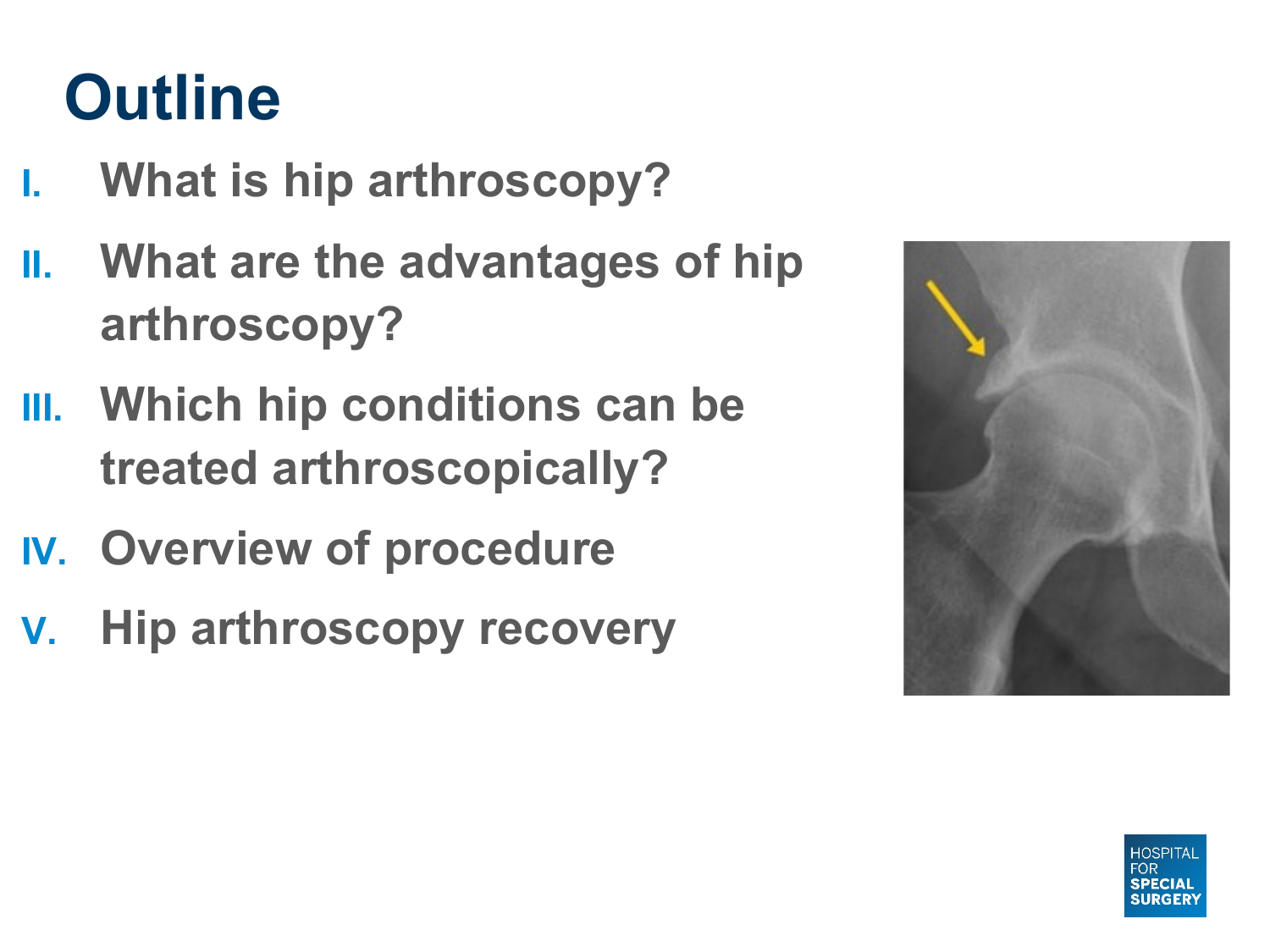### **I. What is hip arthroscopy?**

- § **A.k.a. a "hip scope"**
- § **A minimally invasive procedure in which an arthroscope, a flexible, fiberoptic tube with a small camera, is used to examine the inside of the hip joint**
- § **Hip arthroscopy was refined in the late 1980s and early 1990s**



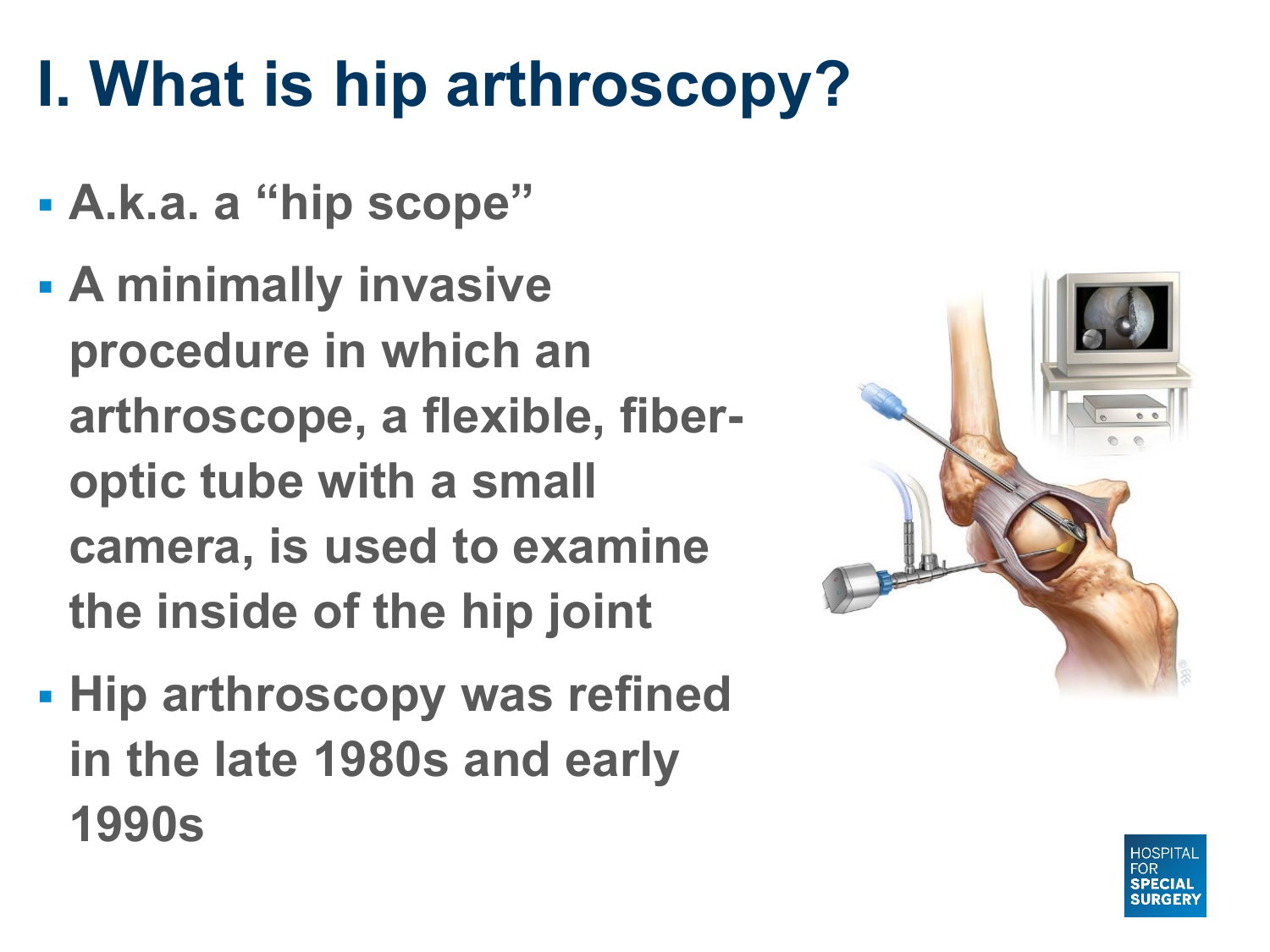## **I. What is hip arthroscopy?**

- § **The procedure allows the surgeon to see full extent of injury and pain that imaging can't**
- § **Some hip conditions can also be treated arthroscopically**
- § **Three small incisions are made to create access points for arthroscopic needles, scalpels, etc.**



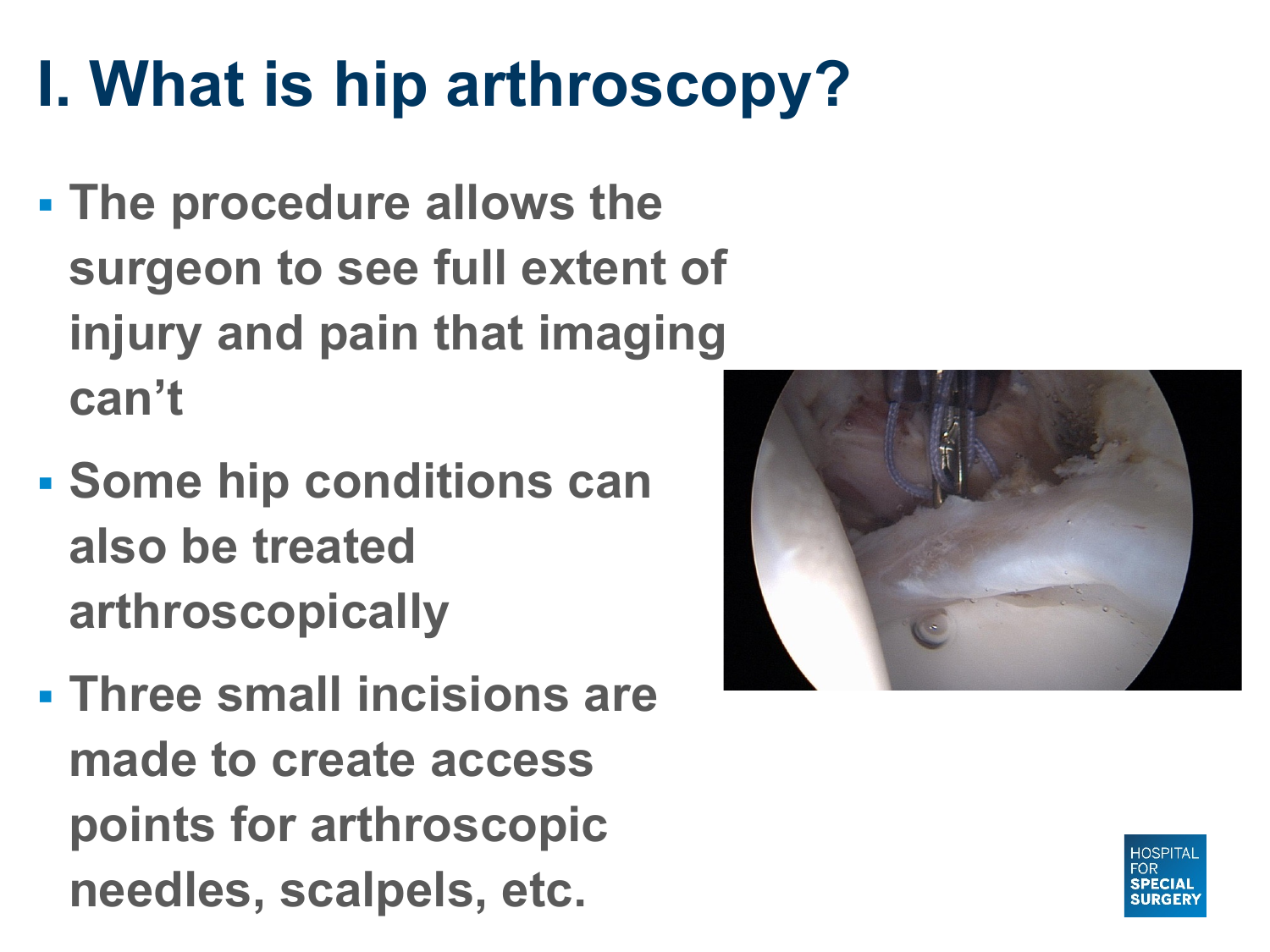## **II. What are the advantages of hip arthroscopy?**

- **When compared to traditional open hip surgery, hip arthroscopy advantages are…**
- § **Very little trauma to the joint, minimizing pain and scarring**
- § **Done on an outpatient basis (patients generally return home same day)**
- § **Short recovery**
- § **May postpone hip osteoarthritis progression**
- § **Can delay need for hip replacement**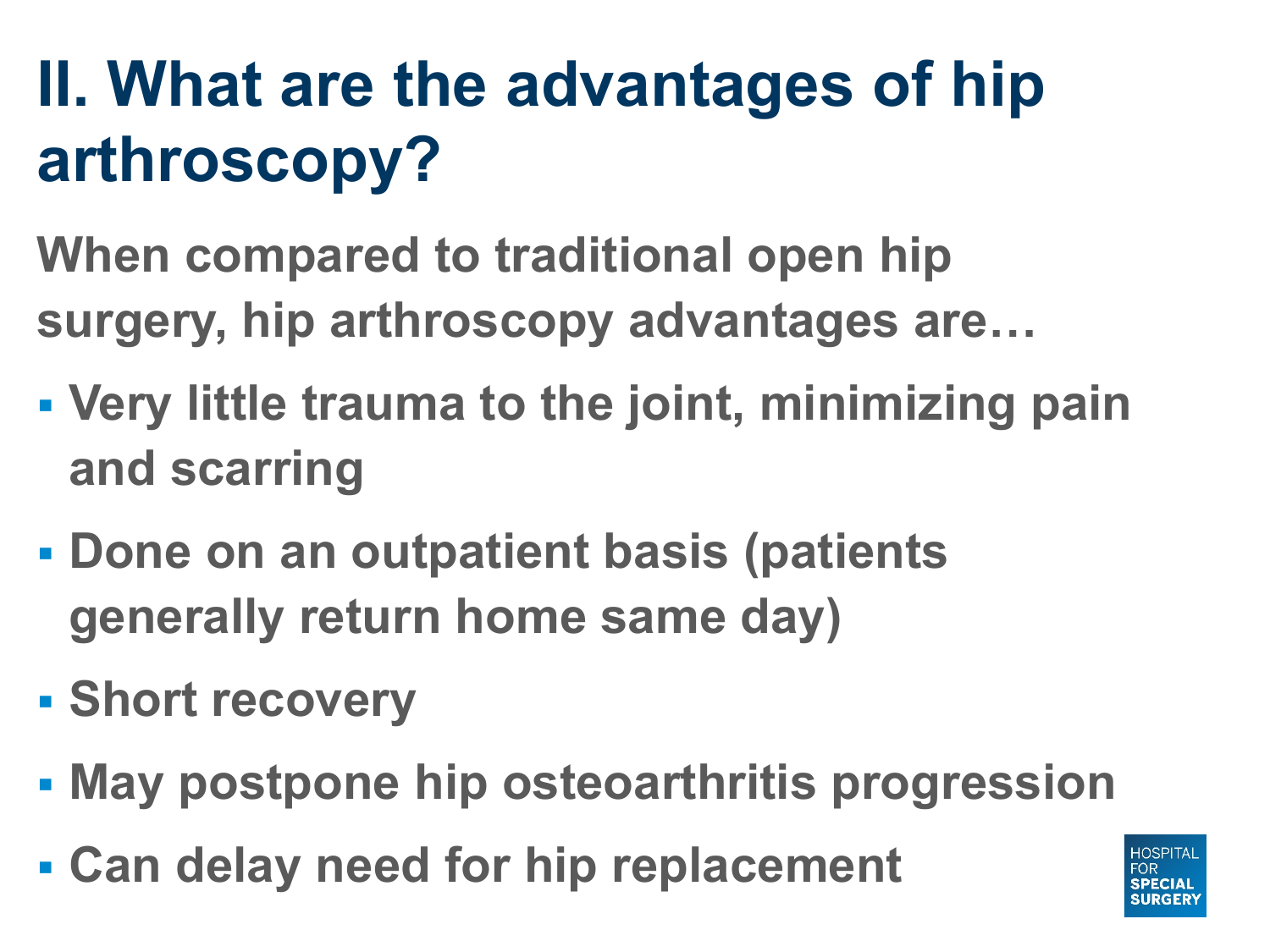## **III. What hip conditions can be treated arthroscopically?**

- § **Femoroacetabular impingement (FAI)**
- § **Repair or trimming of a labral tear**
- § **Removal of:**
	- ¨ **Loose fragments of cartilage inside joint**
	- ¨ **Diseased or inflamed joint lining** ¨ **Painful bone spurs**



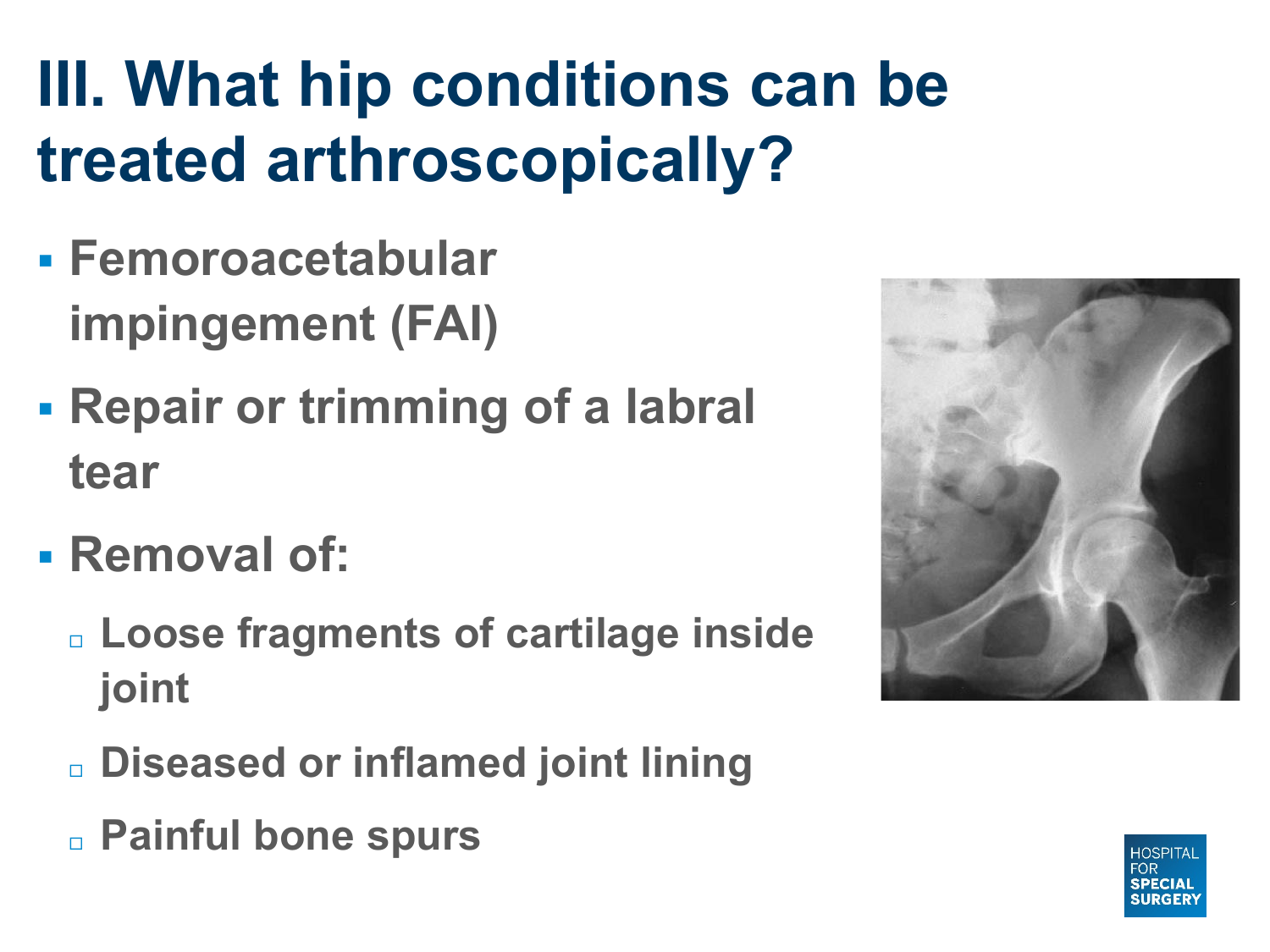### **IV. Overview of procedure**

- § **Surgeon will make 2 or 3 small, ¼ to ½ inch long incisions**
- § **Condition of ligaments attaching the bones, the firm ring of cartilage surround the hip socket called the labrum, and the space within the joint will be examined**



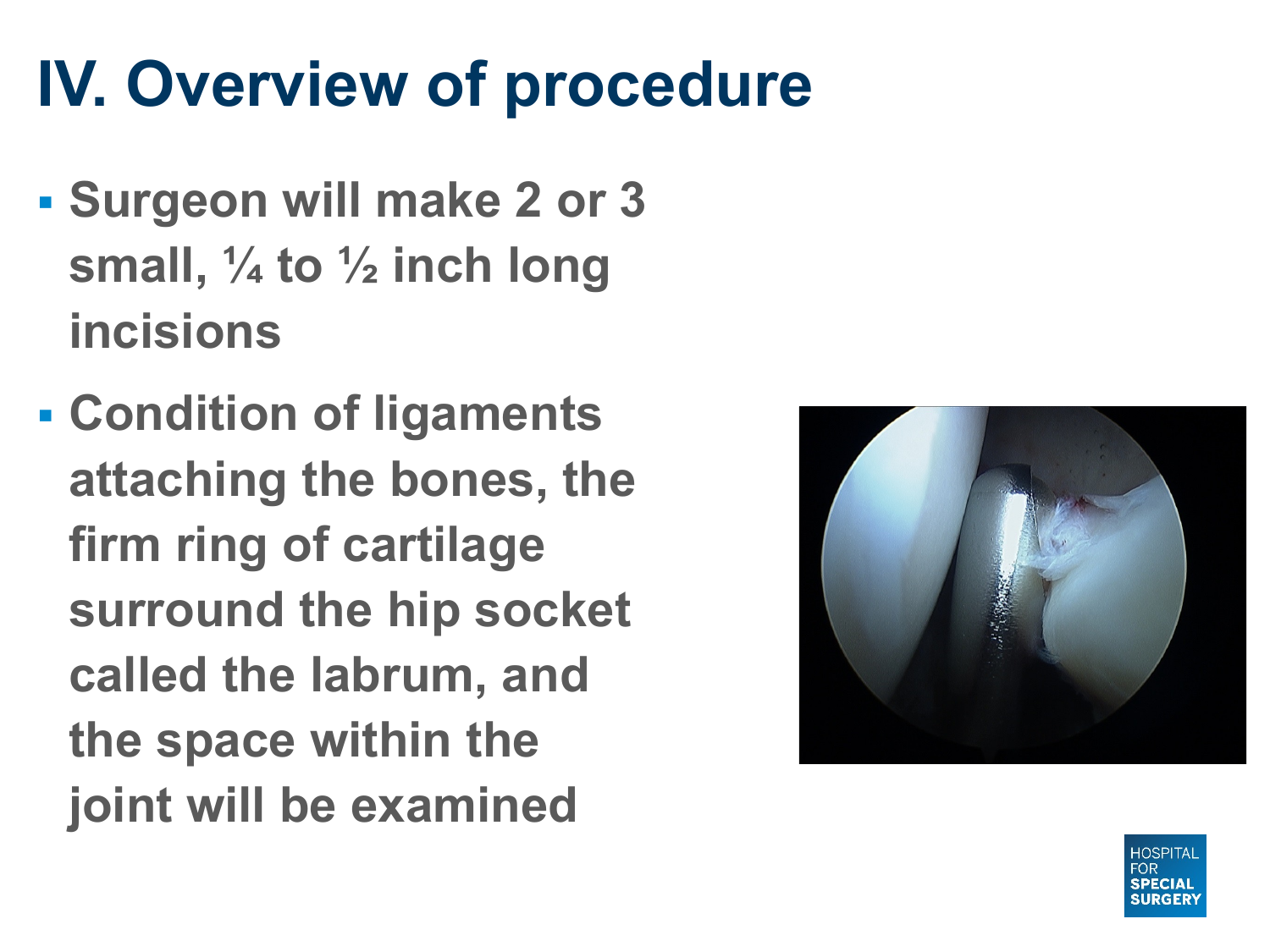### **IV. Overview of procedure**

- § **Once explorations and any treatments are complete, incisions are closed with 2 to 3 non-dissolvable sutures**
- § **You will be given a prescription for pain and recommended to use a continuous passive motion device (CPM) to promote range of motion & a cold unit (game ready) to help with inflammation and pain**



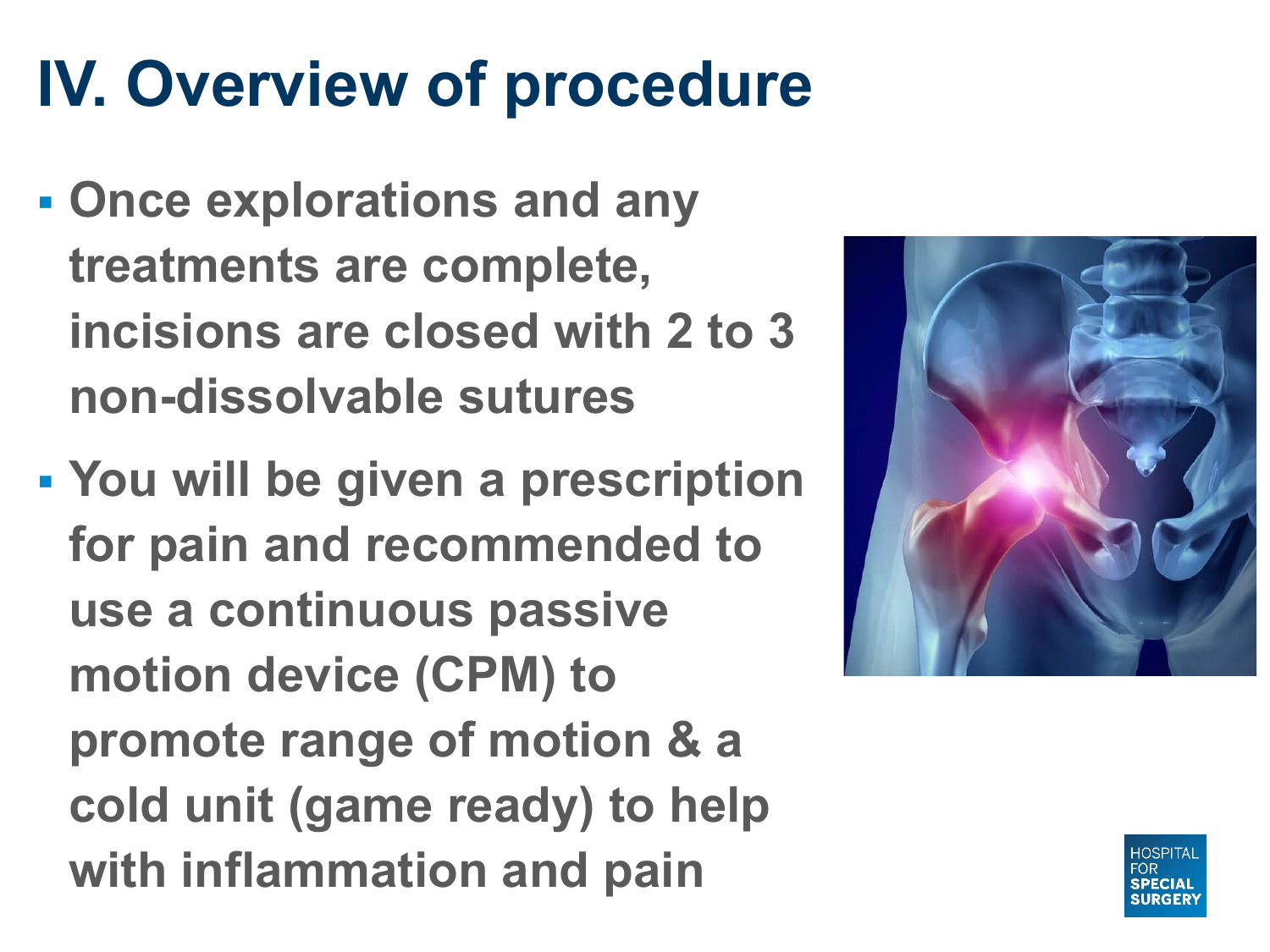### **V. Hip arthroscopy recovery**

- § **Symptoms often improve immediately following procedure, but recurrence of some pain can occur as joint heals**
- § **Patients are instructed to use a brace and crutches for 2 weeks after surgery to avoid full weight bearing and complete at least 3-4 months of PT**
- § **A return to normal varies based on activity levels**